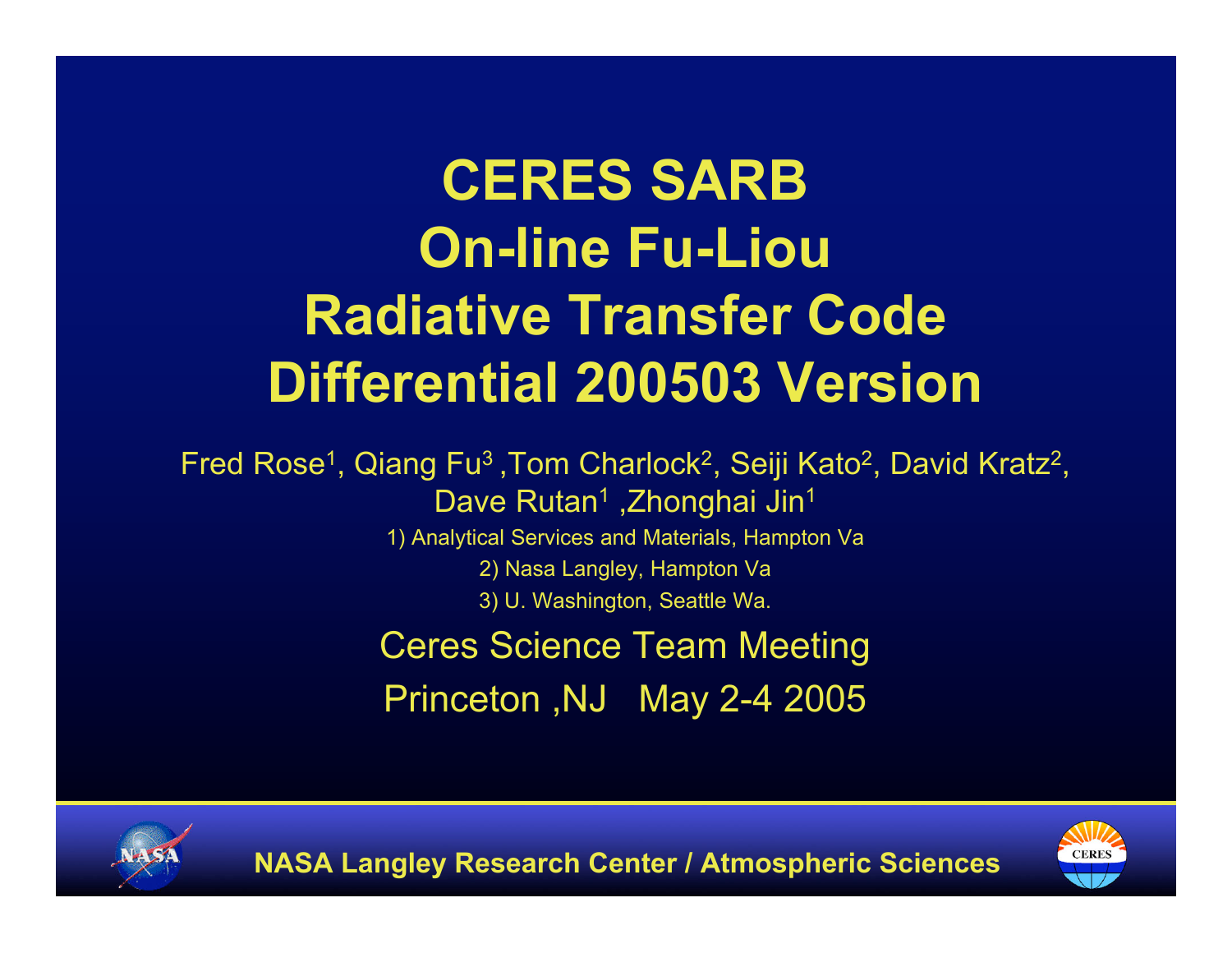## **FuLiou Radiative Transfer Model**

- Gamma weighted 2-stream (SW)*S.Kato* , 2/4 stream (LW)*Q.Fu*
	- Inhomogeneous clouds in SW
- 29 bands : 15 SW, 14 LW, 3 of 14 LW in WN
- Shortwave: (0.17 4.0) um (2500-57000 cm-1)
	- Hitran 2000 (H20) ( $O_2$ ,CO<sub>2</sub>,CH<sub>4</sub>) fixed : H<sub>2</sub>0 continuum
	- $-IPL(1994) O_3$  uv, *WMO*(1985)  $O_3$  vis
- Longwave  $(0-2850cm-1)$   $(3.5um infinity)$ 
	- $-$  H<sub>2</sub>O CO<sub>2</sub> O<sub>3</sub> N<sub>2</sub>O CH<sub>4</sub> CFCs
	- H20\_Continuum(*Kratz&Rose)*
- Cloud Optical Properties Water (*Y.Hu*) Ice (*Q.Fu*)
- Aerosol optical properties
	- *OPAC, Tegin&Lacis, D'Almedia, Lacis(2004)Dust*



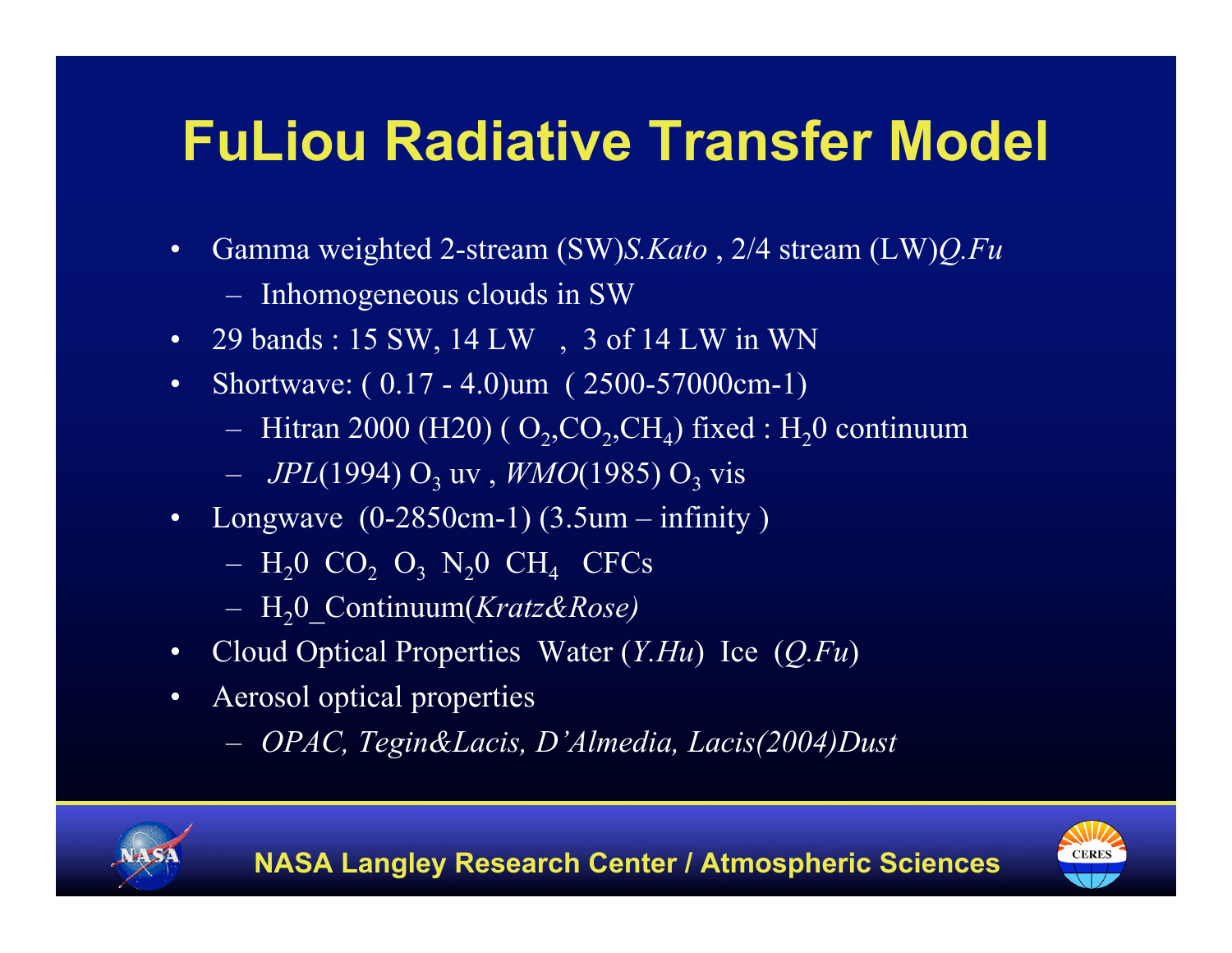#### **Uses**

- Forcing cases
	- Cloud+aerosol (cloud & aerosol pristine)
	- Cloud ( cloud & aerosol aerosol)
	- Aerosol (cloud & aerosol cloud )
- Quick sensitivity studies
	- Partial differentials { case B minus case A}
	- Flux or radiance response to various input situations
- Tuning
	- Ceres Sarb constrainment
	- Impose TOA SW , LW, or window flux mismatch
	- Adjustments SkinT,Pw, surface albedo, aerosols, cloud (τ, z)



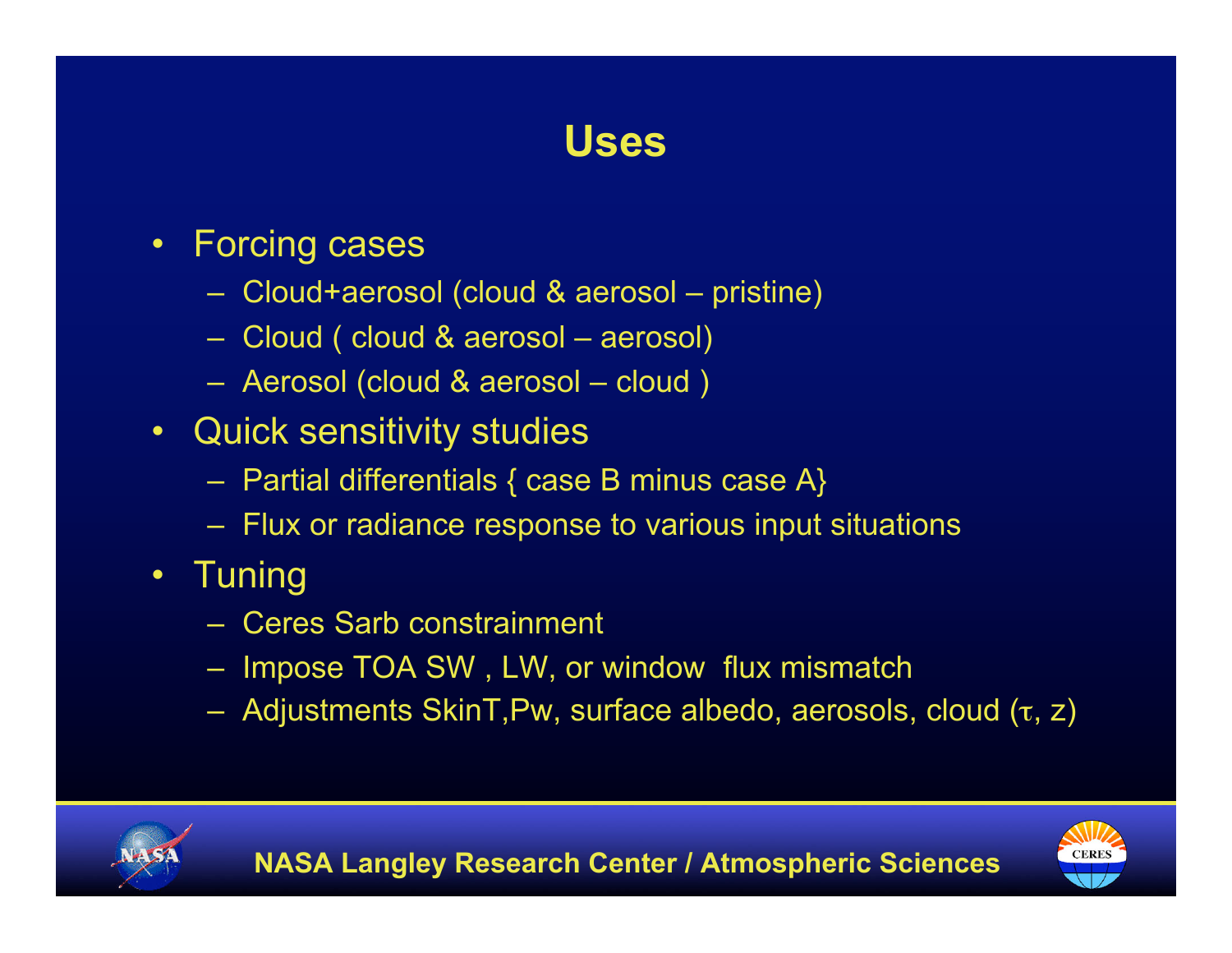# **Online Fu Code Options**

- Atmosphere options
	- Standard ( tropical,MLS,MLW,SAS,saw)
	- Column PW ,O3 changes , skin temperature
	- User input of  $p(z)$ ,  $t(z)$ ,  $h_2$ o(z),  $o_3(z)$
- Surface Radiative properties
	- Ocean Z. Jin COART surface albedo
	- Ceres SARB IGBP land type spectral albedos and emissivity
- Outputs
	- Table of broadband TOA and SURFACE , SW & LW
	- Vertical flux profiles ( coarse 4 levels or fine 120 levels)
	- Spectral SW { TOA albedo , surface transmission,sfc albedo}
	- Spectral LW { TOA flux , surface flux }
	- Longwave anisotropy
	- Detailed but cryptic list of all inputs & outputs



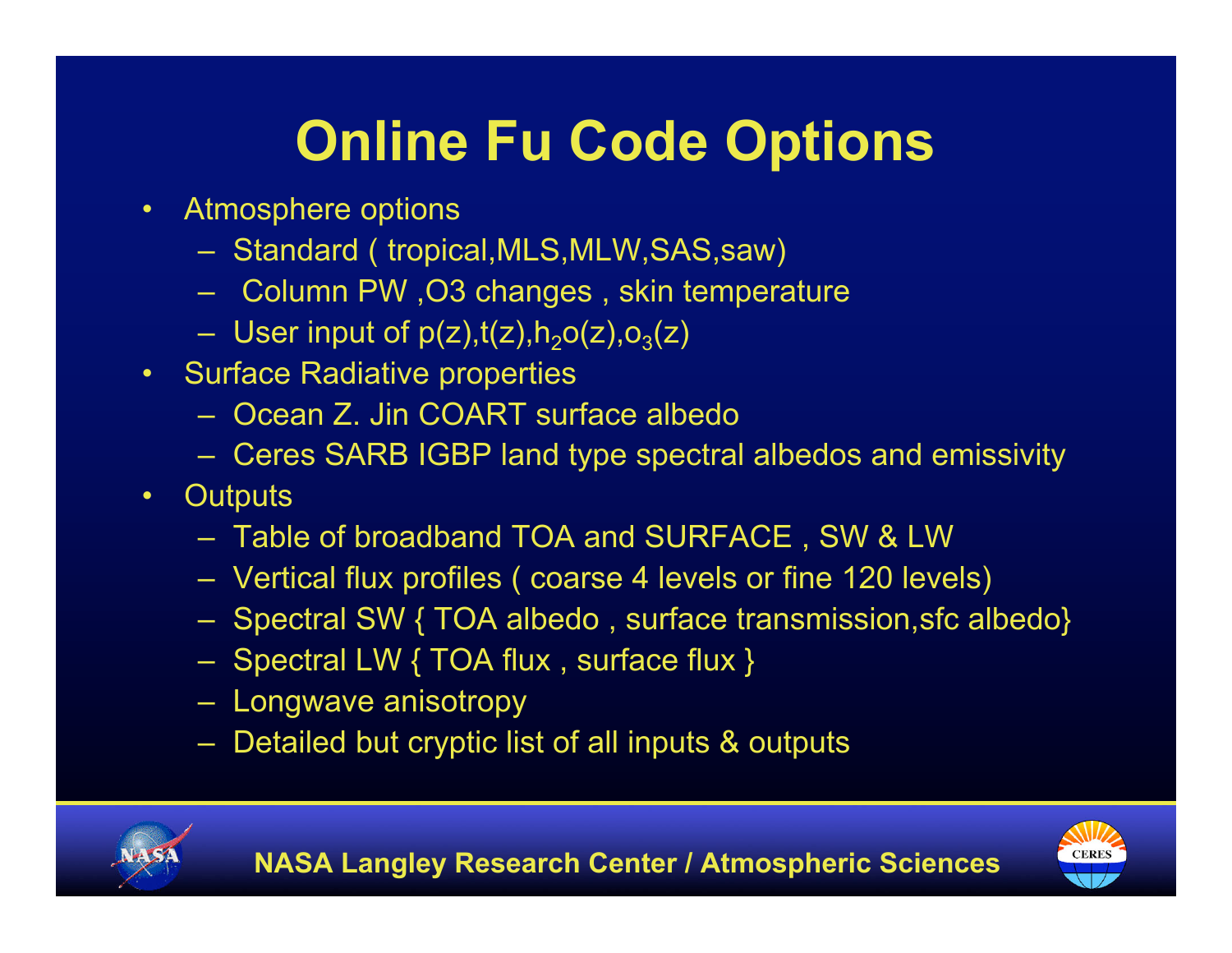# **Options (Cont.)**

- Clouds
	- Fraction (ICA), optical depth, phase, particle size, top & base
	- Overlapped clouds allowed
	- Inhomogeniety : gamma distribution
		- shape param.  $v = (\tau/\sigma)^2$
- Aerosols
	- Column optical depth ( @0.63µ)
	- Constituent type determines spectral optical properties
	- Scale height assumption for vertical profile



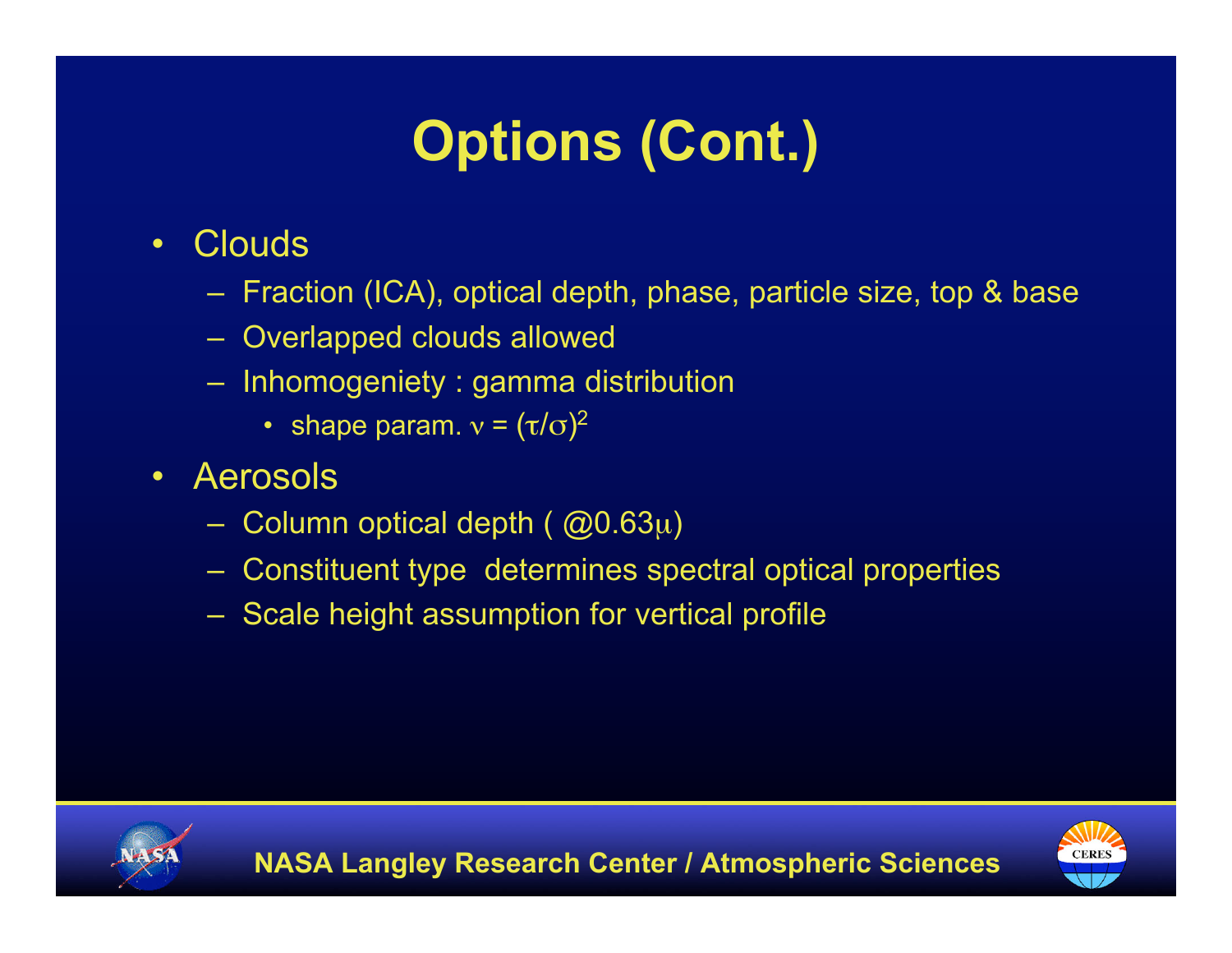### **Web Links**

#### • On line Langley Fu-Liou Code

– http://www-cave.larc.nasa.gov/rose/flp

• Ceres

– http://asd-www.larc.nasa.gov/ceres/ASDceres.html

- Cave
	- http://www-cave.larc.nasa.gov/cave



**NASA Langley Research Center / Atmospheric Sciences**

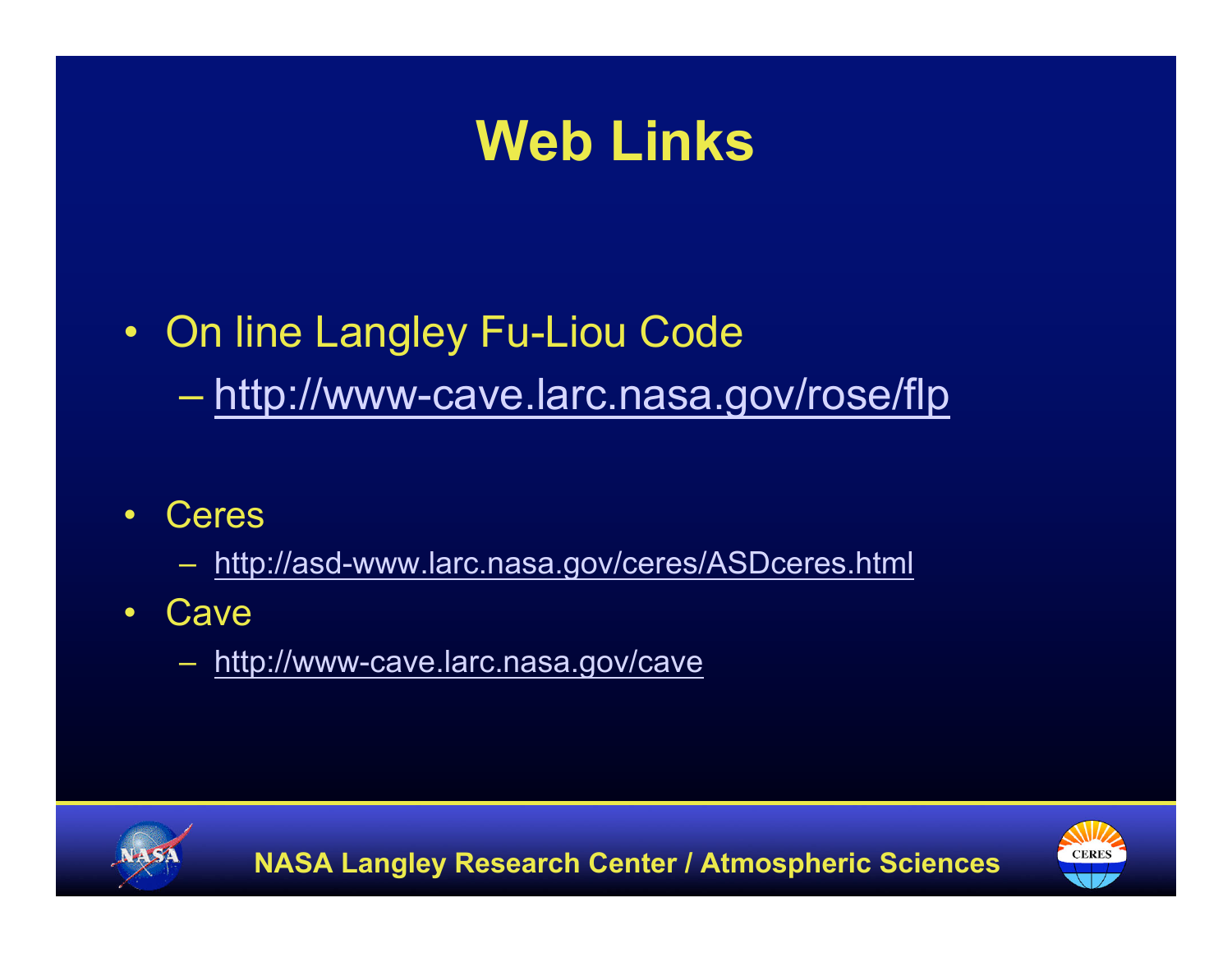## **No Web Access ?**

• The following slides are examples of the actual web site outputs.



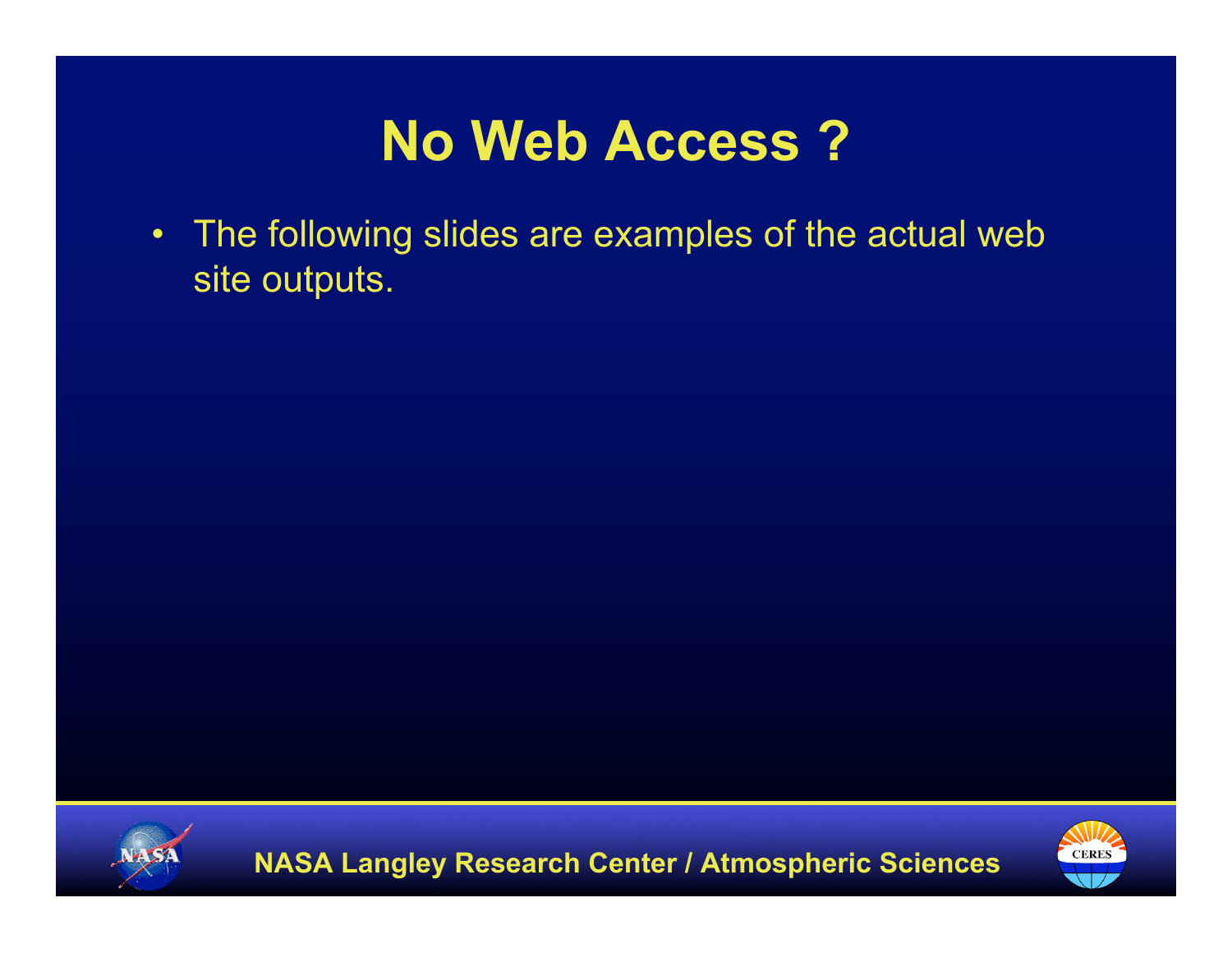| Fu-Liou Online 200503 (Differential Cases)          |                                                                                                                                                                              |                                                                                                                                     |                                                                                                                                  |  |  |  |  |  |  |  |  |  |
|-----------------------------------------------------|------------------------------------------------------------------------------------------------------------------------------------------------------------------------------|-------------------------------------------------------------------------------------------------------------------------------------|----------------------------------------------------------------------------------------------------------------------------------|--|--|--|--|--|--|--|--|--|
|                                                     |                                                                                                                                                                              | <b>Input Controls</b>                                                                                                               |                                                                                                                                  |  |  |  |  |  |  |  |  |  |
| Compute <br>Case: $\langle A \langle B$             | Forcing <cloud<aerosol<cld+aer<br>Profile<br/><b>BB</b> Table<br/>Output Spec_Toa_Alb</cloud<aerosol<cld+aer<br>                                                             | MidLatSummer $\Box$<br>Atmosphere<br>Atmosphere EDIT No <Simple <Detail</th                                                         |                                                                                                                                  |  |  |  |  |  |  |  |  |  |
| Cosine Solar Zenith   0.5<br>Cosine View Zenith 1.8 | #Streams <2 GWTSA<4</th <th>Surface Albedo   IGBP =<br/>Foam <!-- ON < OFF Wind Speed   5.8</th--><th><b>Spectral IGBP</b><br/>17 Ocean<br/>O.<br/>Chlorophyll 0.1</th></th> | Surface Albedo   IGBP =<br>Foam ON < OFF Wind Speed   5.8</th <th><b>Spectral IGBP</b><br/>17 Ocean<br/>O.<br/>Chlorophyll 0.1</th> | <b>Spectral IGBP</b><br>17 Ocean<br>O.<br>Chlorophyll 0.1                                                                        |  |  |  |  |  |  |  |  |  |
| $\vert$ CO2(ppmv) 360.0 $\vert$ lw only             | LW Continuum $2.4$ <sub>ckd</sub> =                                                                                                                                          | Surface Elevation (meters)<br>0.0                                                                                                   | Vertical Resolution<br>∣ LO<HI</th                                                                                               |  |  |  |  |  |  |  |  |  |
| Cloud1                                              |                                                                                                                                                                              |                                                                                                                                     |                                                                                                                                  |  |  |  |  |  |  |  |  |  |
| Fraction<br>1.0                                     | <b>Optical Depth</b><br>1.0                                                                                                                                                  | Presure(hPa)<br>$ Top $ 250.<br>$\vert$ <b>Bot</b> $\vert$ 300.                                                                     | Phase <water<ice<br>Size um 60 <math>\approx</math><br/>Inhomgeniety (GWTSA) <math> 100 =</math></water<ice<br>                  |  |  |  |  |  |  |  |  |  |
|                                                     |                                                                                                                                                                              | Cloud <sub>2</sub>                                                                                                                  |                                                                                                                                  |  |  |  |  |  |  |  |  |  |
| Fraction<br>0.0<br>Overlap Fraction(1&2)<br>0.8     | <b>Optical Depth</b><br>10.0                                                                                                                                                 | Pressure(hPa)<br>$Top \;   \; 850.$<br>Bot   900.                                                                                   | Phase <water<ice<br>Size um <math>\vert</math> 20 <math>\vert</math><br/>Inhomgeniety (GWTSA) <math> 100 =</math></water<ice<br> |  |  |  |  |  |  |  |  |  |
|                                                     |                                                                                                                                                                              | <b>Aerosols</b>                                                                                                                     |                                                                                                                                  |  |  |  |  |  |  |  |  |  |
| Optical Depth $1 \vert 0.20 \vert$                  | Type<br>continental<br>$\blacksquare$                                                                                                                                        | Scale Hgtkm<br>$4 =$                                                                                                                |                                                                                                                                  |  |  |  |  |  |  |  |  |  |
| Optical Depth 2   0.00                              | 0.5_dust_l2004<br>Type<br>$\hskip 10pt \rule{0pt}{2.5pt}$                                                                                                                    | Scale Hgtkm $\vert$ 1 =                                                                                                             |                                                                                                                                  |  |  |  |  |  |  |  |  |  |
| Tune Case A : [DOTUNE                               |                                                                                                                                                                              |                                                                                                                                     |                                                                                                                                  |  |  |  |  |  |  |  |  |  |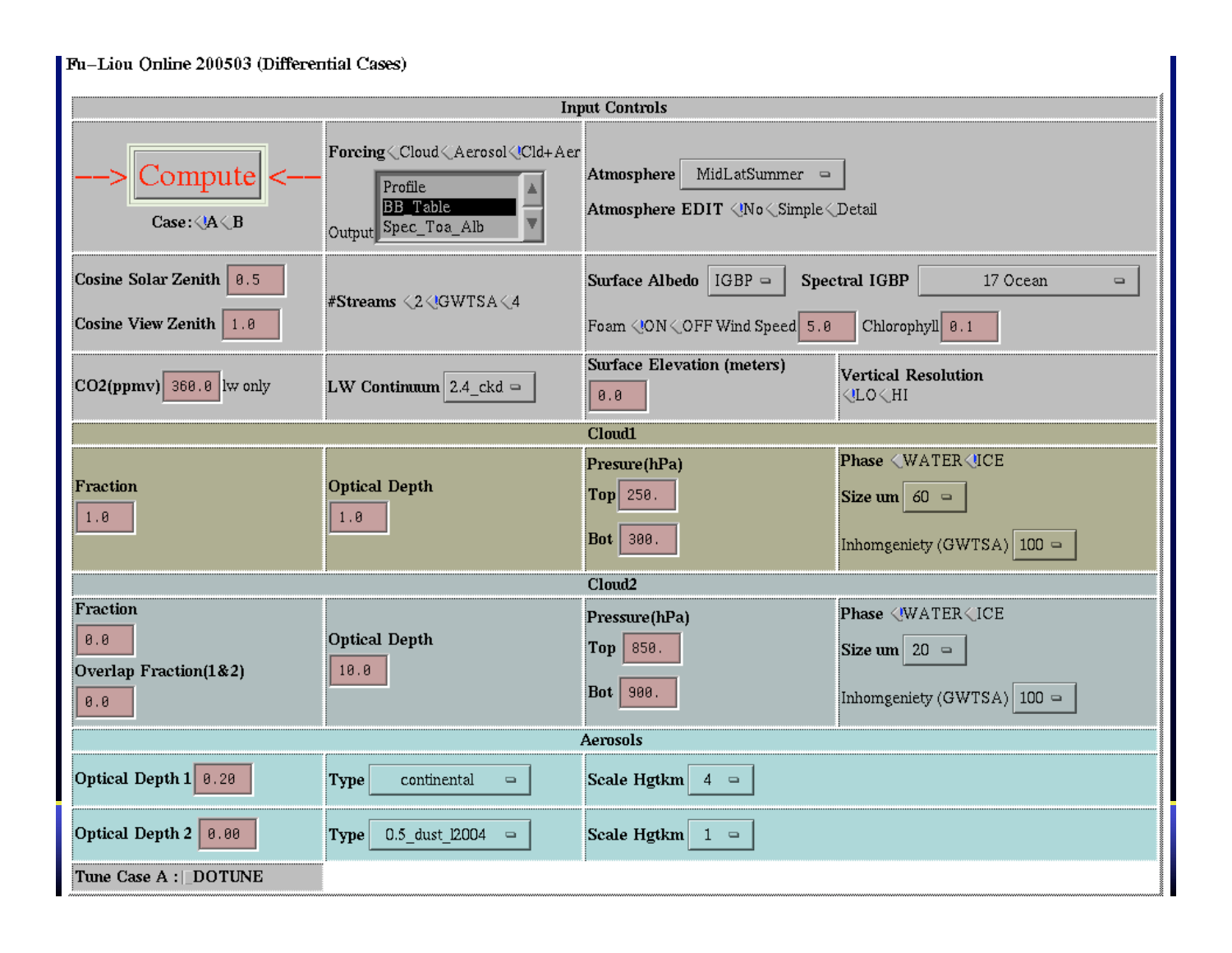# **Cloud and Aerosol Forcing Example**

- Cloud ( $\tau$  =1.0 ice d<sub>e</sub>= 60. )+ Aerosol (Contnental  $\tau$  =0.2)
- Pristine (no cloud, no aerosol) { only Rayleigh & gases}

|                                   |                            | CASE {A:Untuned} --> [PRISTINE] <-Vs-> [Cloud+Aerosol] |                |           |                 |          |  |  |  |  |  |  |  |
|-----------------------------------|----------------------------|--------------------------------------------------------|----------------|-----------|-----------------|----------|--|--|--|--|--|--|--|
| Controll: [PRISTINE]              | <b>SHORTWAVE Flux Wm-2</b> |                                                        |                |           |                 |          |  |  |  |  |  |  |  |
| <b>Perturbed: [Cloud+Aerosol]</b> |                            | TOA                                                    | <b>SURFACE</b> |           |                 |          |  |  |  |  |  |  |  |
| Cloud& Aerosol                    | [PRISTINE]                 | [Cloud+Aerosol]                                        | Forced         | PRISTINE] | [Cloud+Aerosol] | Forced   |  |  |  |  |  |  |  |
| Up                                | 76.6                       | 174.0                                                  | 97.3           | 35.3      | 29.0            | $-6.3$   |  |  |  |  |  |  |  |
| Down                              | 682.5                      | 682.5                                                  | 0.0            | 485.8     | 381.0           | $-104.8$ |  |  |  |  |  |  |  |
| <b>NET</b>                        | 605.9                      | 508.6                                                  | $-97.3$        | 450.5     | 351.9           | $-98.5$  |  |  |  |  |  |  |  |
| <b>ALBEDO</b>                     | 0.112                      | 0.255                                                  | 0.143          | 0.073     | 0.076           | 0.003    |  |  |  |  |  |  |  |
| Direct                            |                            |                                                        |                | 439.6     | 158.4           | $-281.2$ |  |  |  |  |  |  |  |
| Diffuse                           |                            |                                                        |                | 46.2      | 222.6           | 176.3    |  |  |  |  |  |  |  |
| Direct FuIceCor                   |                            |                                                        |                | 439.6     | 45.5            | $-394.1$ |  |  |  |  |  |  |  |
| Diffuse FuIceCor                  |                            |                                                        |                | 46.2      | 335.5           | 289.2    |  |  |  |  |  |  |  |
|                                   | <b>LONGWAVE Flux Wm-2</b>  |                                                        |                |           |                 |          |  |  |  |  |  |  |  |
| Up                                | 279.7                      | 214.0                                                  | $-65.6$        | 422.4     | 422.5           | 0.1      |  |  |  |  |  |  |  |
| Down                              | 0.0                        | 0.0                                                    | 0.0            | 350.5     | 360.5           | 10.0     |  |  |  |  |  |  |  |
| <b>NET</b>                        | $-279.7$                   | $-214.0$                                               | 65.6           | $-71.8$   | $-62.0$         | 9.8      |  |  |  |  |  |  |  |



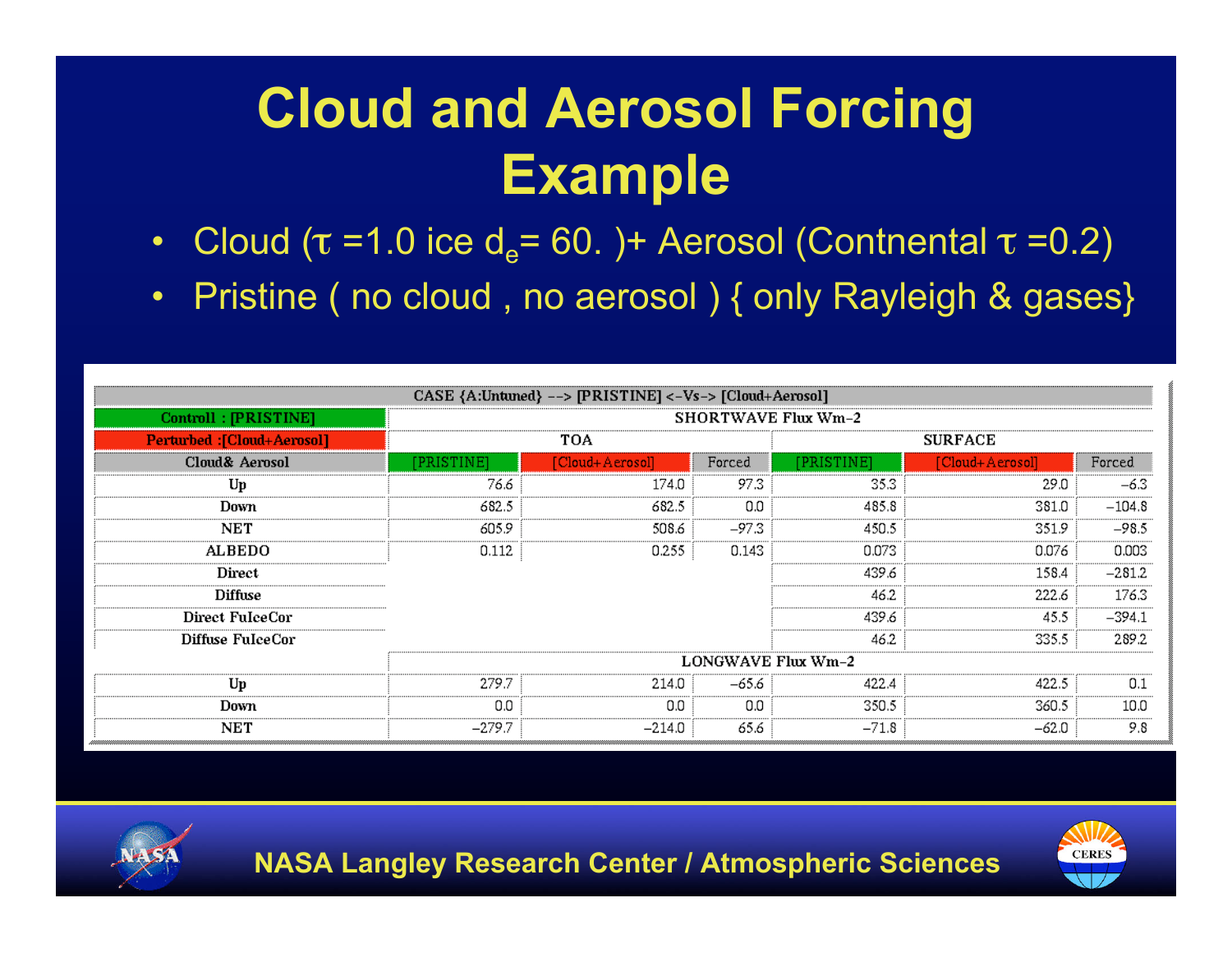# 2x Co<sub>2</sub>

- Case A:  $CO<sub>2</sub> = 360$  ppmv
- Case B:  $CO<sub>2</sub> = 720$  ppmv

Changes only applied in Longwave

|                                   | CASE {B minus A} --> [PRISTINE] <-Vs-> [Cloud+Aerosol] |                 |                |                            |                 |        |  |  |  |  |  |  |  |  |
|-----------------------------------|--------------------------------------------------------|-----------------|----------------|----------------------------|-----------------|--------|--|--|--|--|--|--|--|--|
| Controll: [PRISTINE]              |                                                        |                 |                | <b>SHORTWAVE Flux Wm-2</b> |                 |        |  |  |  |  |  |  |  |  |
| <b>Perturbed:</b> [Cloud+Aerosol] |                                                        | TOA             | <b>SURFACE</b> |                            |                 |        |  |  |  |  |  |  |  |  |
| Cloud& Aerosol                    | [PRISTINE]                                             | [Cloud+Aerosol] | Forced         | [PRISTINE]                 | [Cloud+Aerosol] | Forced |  |  |  |  |  |  |  |  |
| Up                                | 0.0                                                    | 0.0             | 0.0            | 0.0                        | 0.0             | 0.0    |  |  |  |  |  |  |  |  |
| Down                              | 0.0                                                    | 0.0             | 0.0            | 0.0                        | 0.0             | 0.0    |  |  |  |  |  |  |  |  |
| NET                               | 0.0                                                    | 0.0             | 0.0            | 0.0                        | 0.0             | 0.0    |  |  |  |  |  |  |  |  |
| <b>ALBEDO</b>                     | 0.000                                                  | 0.000           | 0.000          | 0.000                      | 0.000           | 0.000  |  |  |  |  |  |  |  |  |
| Direct                            |                                                        |                 |                | 0.0                        | 0.0             | 0.0    |  |  |  |  |  |  |  |  |
| <b>Diffuse</b>                    |                                                        |                 |                | 0.0                        | 0.0             | 0.0    |  |  |  |  |  |  |  |  |
| Direct FuIceCor                   |                                                        |                 |                | 0.0                        | 0.0             | 0.0    |  |  |  |  |  |  |  |  |
| Diffuse FuIceCor                  |                                                        |                 |                | 0.0                        | 0.0             | 0.0    |  |  |  |  |  |  |  |  |
|                                   |                                                        |                 |                | <b>LONGWAVE Flux Wm-2</b>  |                 |        |  |  |  |  |  |  |  |  |
| Up                                | $-3.1$                                                 | $-1.1$          | 2.0            | 0.0                        | 0.0             | 0.0    |  |  |  |  |  |  |  |  |
| Down                              | 0.0                                                    | 0.0             | 0.0            | 1.5                        | 1.2             | $-0.3$ |  |  |  |  |  |  |  |  |
| NET                               | 3.1                                                    | 1.1             | $-2.0$         | 1.4                        | $1.2\,$         | $-0.3$ |  |  |  |  |  |  |  |  |